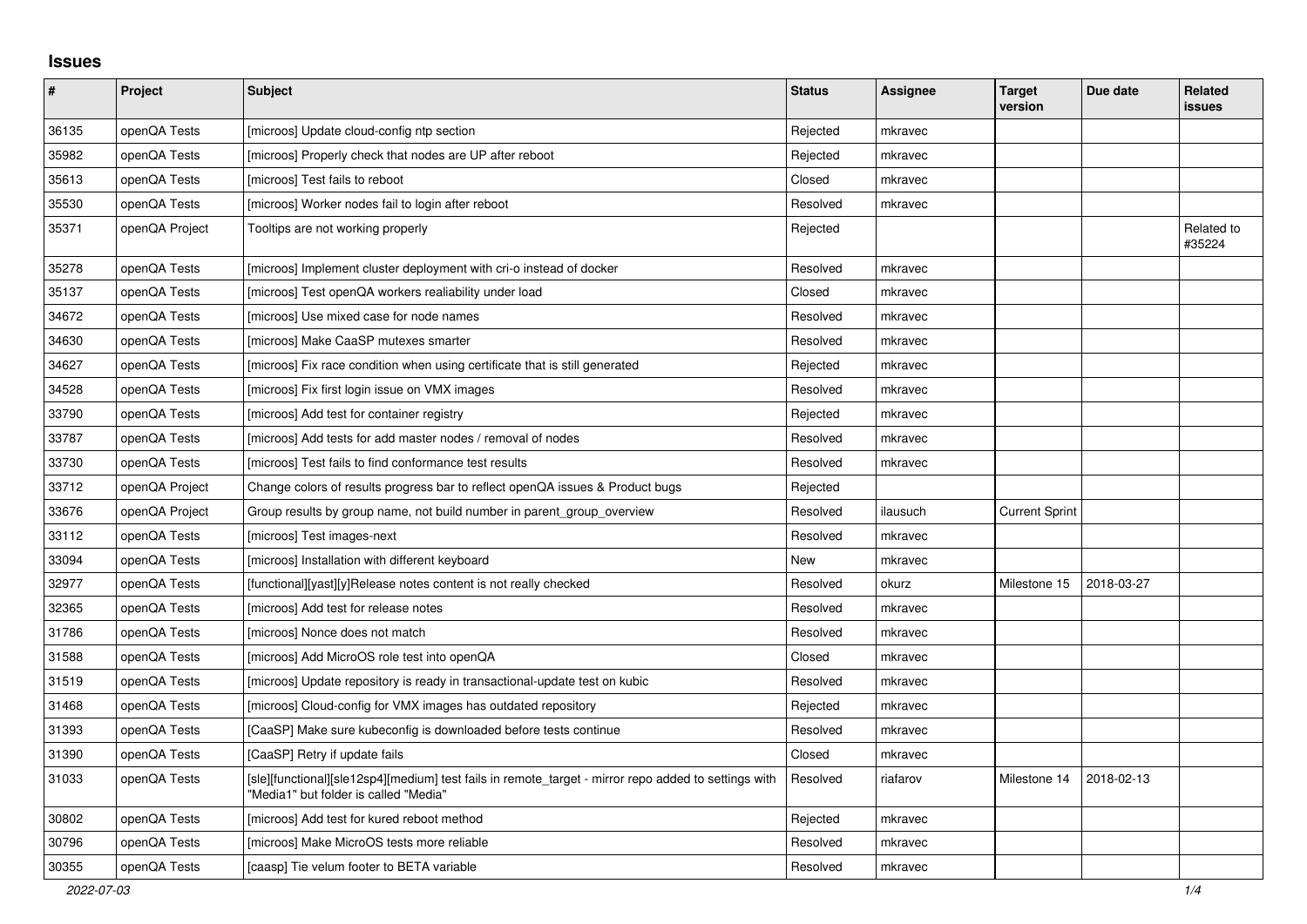| $\pmb{\#}$ | Project      | <b>Subject</b>                                                                                   | <b>Status</b> | <b>Assignee</b> | <b>Target</b><br>version | Due date   | Related<br>issues                                |
|------------|--------------|--------------------------------------------------------------------------------------------------|---------------|-----------------|--------------------------|------------|--------------------------------------------------|
| 27991      | openQA Tests | [microos] Test retry on failed orchestrations                                                    | Resolved      | mkravec         |                          |            |                                                  |
| 23420      | openQA Tests | [microos] Test that /var/lib/docker is on separate partition                                     | Resolved      | mkravec         |                          |            |                                                  |
| 20908      | openQA Tests | [microos] Setup CaaSP 2.0 in openQA                                                              | Resolved      | mkravec         |                          |            |                                                  |
| 20686      | openQA Tests | [microos] Test for cluster updates                                                               | Resolved      | mkravec         |                          |            |                                                  |
| 20684      | openQA Tests | [microos] Split stack_controller tests into modules                                              | Resolved      | mkravec         |                          |            |                                                  |
| 20666      | openQA Tests | [microos] Improve transactional-update test                                                      | Resolved      | mkravec         |                          |            |                                                  |
| 20462      | openQA Tests | [microos] Export logs from autoyast nodes                                                        | Resolved      | mkravec         |                          |            |                                                  |
| 19624      | openQA Tests | File '/repodata/repomd.xml' not found on medium                                                  | Rejected      | okurz           |                          |            | Is duplicate<br>of #19470                        |
| 19618      | openQA Tests | Grub2 needle is not matched after reboot                                                         | Resolved      | qmsu            |                          |            | Related to<br>#19242                             |
| 19490      | openQA Tests | [microos] Set up stagings                                                                        | Resolved      | mkravec         |                          |            |                                                  |
| 19488      | openQA Tests | [microos] Add cluster deployment test for KVM images using cloud-config                          | Resolved      | mkravec         |                          |            |                                                  |
| 19468      | openQA Tests | [microos] test fails in oci_install                                                              | Resolved      | mkravec         |                          |            |                                                  |
| 19056      | openQA Tests | Tests try to create filesystem on root partition instead of additional disk                      | Resolved      | okurz           |                          |            | Related to<br>#19380, Has<br>duplicate<br>#19256 |
| 19044      | openQA Tests | [ha][scc]test fails in drbd                                                                      | Resolved      | Idevulder       |                          |            |                                                  |
| 18558      | openQA Tests | [sle][functional][u][hard][investigation] Snapper tests run too long                             | Resolved      | SLindoMansilla  | Milestone 17             | 2018-07-03 | Related to<br>#31351                             |
| 18554      | openQA Tests | [tools] DIE short read for zire data                                                             | Rejected      | okurz           |                          |            |                                                  |
| 17844      | openQA Tests | Test mysql_srv is not reliable                                                                   | Resolved      | okurz           |                          |            |                                                  |
| 17546      | openQA Tests | Set up SLES-JeOS-SP3 in openQA                                                                   | Resolved      | mkravec         |                          |            |                                                  |
| 17420      | openQA Tests | [sles][functional][s390x] Test fails in vnc_two_passwords                                        | Resolved      | okurz           |                          |            |                                                  |
| 17396      | openQA Tests | [sle][functional] gensslcert times out after 600s because it cannot find a suitable prime number | Resolved      | okurz           | Milestone 13             |            | Is duplicate<br>of #19536                        |
| 17376      | openQA Tests | Login check types types invalid characters                                                       | Resolved      | michalnowak     |                          |            |                                                  |
| 17374      | openQA Tests | Used repository does not exist on download.suse.de                                               | Resolved      | michalnowak     |                          |            |                                                  |
| 17372      | openQA Tests | [sle][tools]Installation medium from parallel job in inaccessible                                | Rejected      |                 |                          |            |                                                  |
| 17366      | openQA Tests | [sle][functional] Autovast verify module is failing                                              | Resolved      | riafarov        | Milestone 9              |            | <b>Blocks</b><br>#20064                          |
| 17358      | openQA Tests | [sle][functional]Text is mistyped in yast2_i module                                              | Resolved      |                 | Milestone 11             | 2017-11-08 |                                                  |
| 16612      | openQA Tests | Autoyast installation does not have second stage on CaaSP                                        | Resolved      | mkravec         |                          |            |                                                  |
| 16412      | openQA Tests | [microos] Rename distribution from CASP to CaaSP                                                 | Resolved      | mkravec         | Milestone 9              |            |                                                  |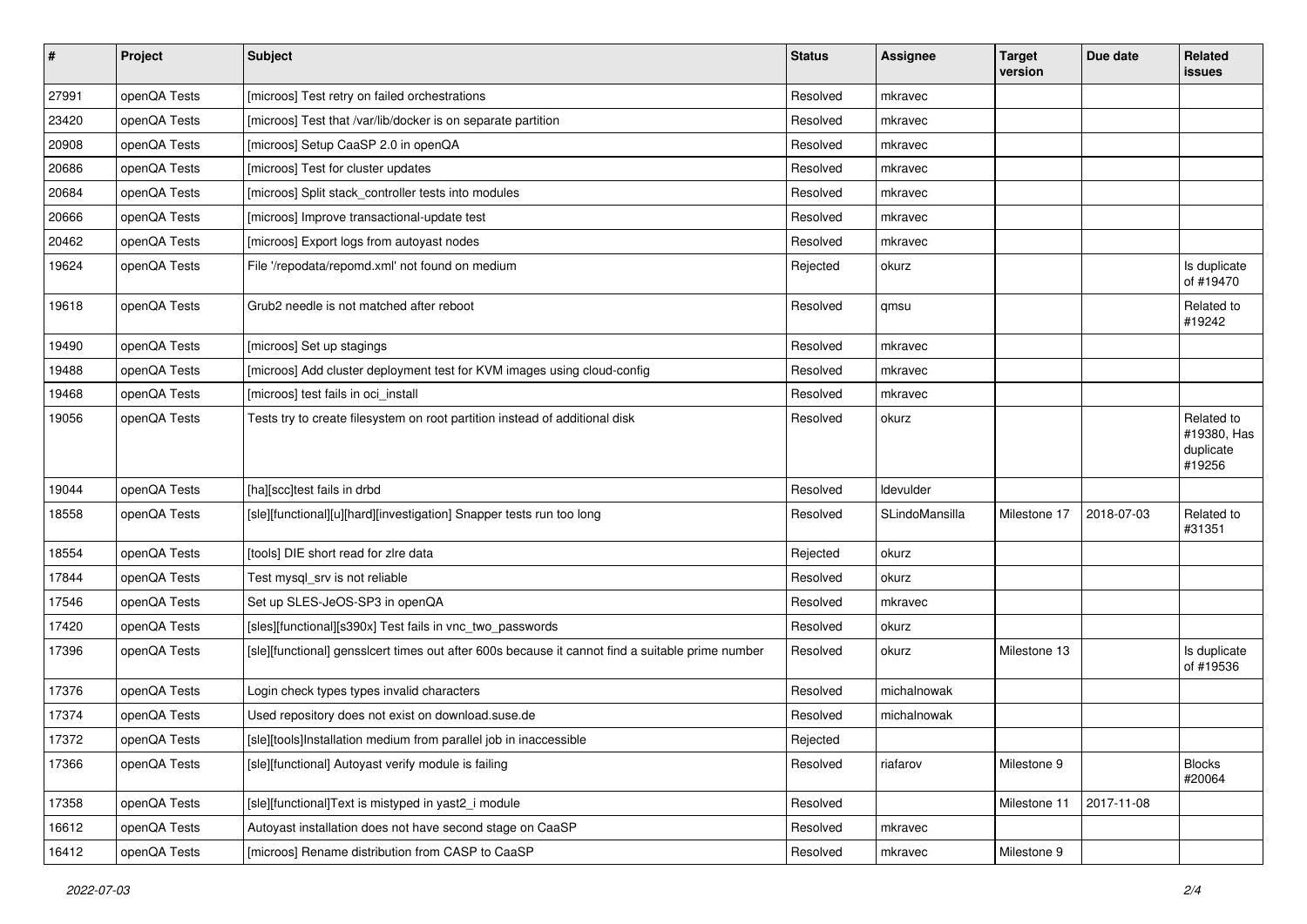| $\vert$ # | Project        | <b>Subject</b>                                                                                               | <b>Status</b> | <b>Assignee</b> | Target<br>version | Due date | Related<br>issues                                  |
|-----------|----------------|--------------------------------------------------------------------------------------------------------------|---------------|-----------------|-------------------|----------|----------------------------------------------------|
| 16390     | openQA Tests   | Installation does not start in textmode                                                                      | Rejected      |                 |                   |          |                                                    |
| 16368     | openQA Tests   | Test fails in online migration setup                                                                         | Resolved      | mitiao          |                   |          | Related to<br>#16718                               |
| 16364     | openQA Tests   | Test fails in register_system because of short timeout                                                       | Resolved      | mitiao          |                   |          |                                                    |
| 16216     | openQA Tests   | [sles][functional] gedit can be unreliable trying to close the "save"-dialog (wait_screen_change)            | Resolved      | okurz           |                   |          |                                                    |
| 16212     | openQA Tests   | Test fails in vnc_two_passwords                                                                              | Resolved      | mkravec         |                   |          |                                                    |
| 16210     | openQA Tests   | Test results are inconsistent in yast2 samba                                                                 | Resolved      | michalnowak     |                   |          |                                                    |
| 16208     | openQA Tests   | Test results are inconsistent in yast2 http                                                                  | Resolved      | zluo            |                   |          |                                                    |
| 16110     | openQA Tests   | Network restart detection in yast2_lan_restart is not reliabe                                                | Resolved      | dzedro          |                   |          |                                                    |
| 16098     | openQA Tests   | yast2_lan_restart test has soft_failures referencing fixed bugs                                              | Resolved      | mkravec         |                   |          |                                                    |
| 16056     | openQA Tests   | Test fails in yast2_tftp                                                                                     | Resolved      | michalnowak     |                   |          |                                                    |
| 16054     | openQA Tests   | Test fails in yast2_nis after job restart                                                                    | Resolved      | mkravec         |                   |          |                                                    |
| 15586     | openQA Tests   | Tar fails because file changed during archive creation                                                       | Resolved      | okurz           |                   |          |                                                    |
| 15578     | openQA Tests   | Test fails in glxgears - command does not exist because packagekit was masked during package<br>installation | Resolved      | okurz           | Milestone 4       |          | Related to<br>#13004                               |
| 15574     | openQA Tests   | Fix generated autoyast profile or test module                                                                | Resolved      |                 |                   |          |                                                    |
| 15472     | openQA Tests   | Unreachable network in HA hacluster                                                                          | Rejected      | hsehic          | Milestone 4       |          | Is duplicate<br>of #15416                          |
| 15118     | openQA Tests   | Text is mistyped on aarch64                                                                                  | Rejected      | zluo            |                   |          | Related to<br>#14972, Is<br>duplicate of<br>#12250 |
| 14828     | openQA Tests   | Registration uses invalid key aarch64                                                                        | Resolved      |                 |                   |          |                                                    |
| 14824     | openQA Tests   | yast2 i test finishes with invalid characters                                                                | Resolved      | dzedro          |                   |          |                                                    |
| 14288     | openQA Tests   | [Migration] SMT fails to finish in time when openga is under load                                            | Rejected      |                 |                   |          |                                                    |
| 14198     | openQA Tests   | [sles][functional]Licenses are not displayed for add-ons installed from network                              | Resolved      | okurz           |                   |          |                                                    |
| 14164     | openQA Tests   | Autoyast license test use wrong devices                                                                      | Resolved      | mkravec         |                   |          |                                                    |
| 14050     | openQA Project | Job does not publish hdd                                                                                     | Resolved      |                 | Milestone 6       |          |                                                    |
| 13784     | openQA Tests   | yast2_ftp test is failing on invalid certificate                                                             | Resolved      | mkravec         |                   |          |                                                    |
| 13726     | openQA Tests   | Multipath tests fail after completion                                                                        | Resolved      |                 |                   |          |                                                    |
| 13710     | openQA Tests   | yast2_lan fails on script_sudo matching previous password prompt                                             | Resolved      | mkravec         |                   |          |                                                    |
| 13708     | openQA Tests   | xterm fails to start during sleep                                                                            | Resolved      | mkravec         |                   |          |                                                    |
| 13700     | openQA Tests   | yast2_i test failing on low timeout                                                                          | Resolved      | mkravec         |                   |          |                                                    |
| 13698     | openQA Tests   | Crash test is failing                                                                                        | Resolved      | michalnowak     |                   |          |                                                    |